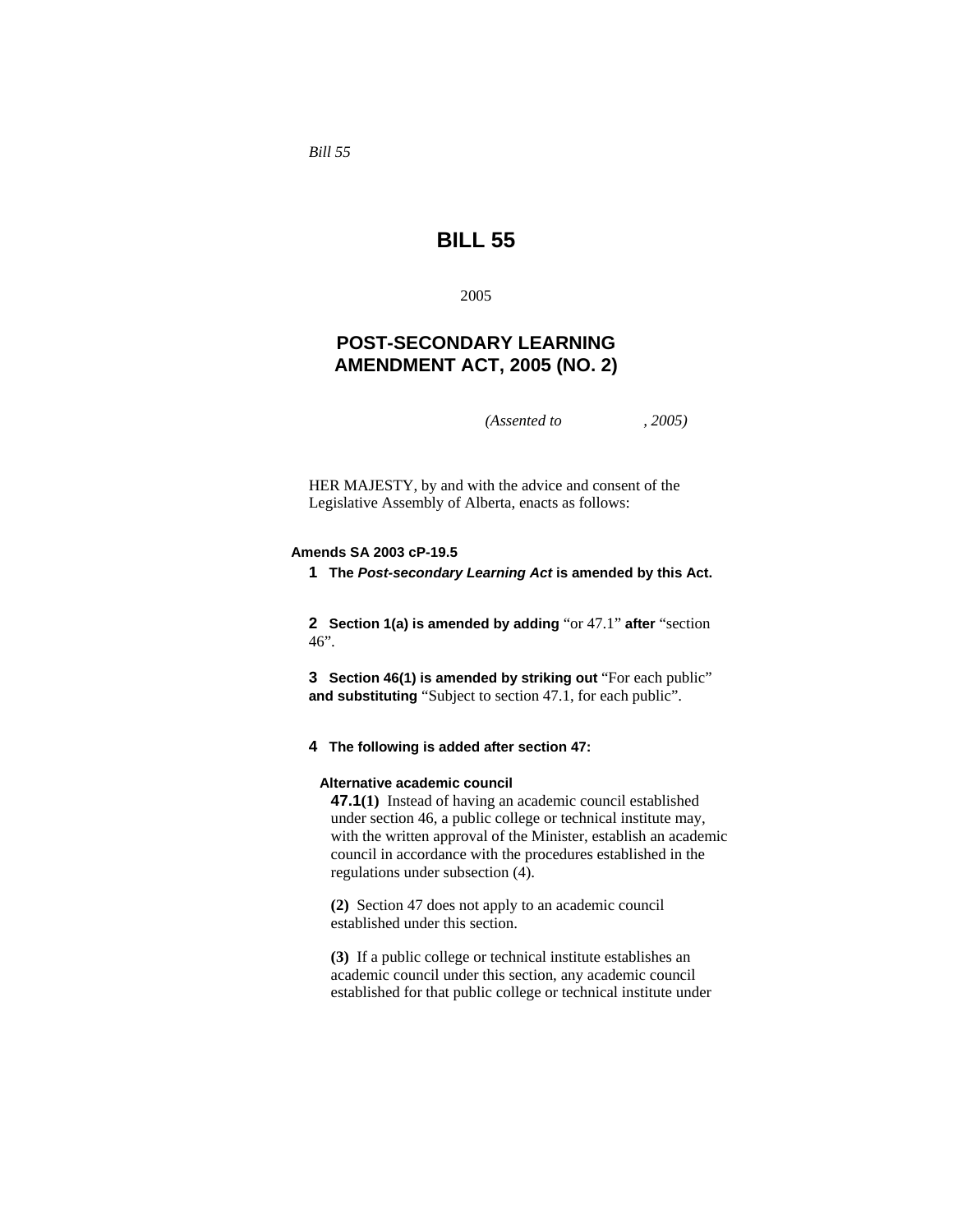section 46 or continued for that public college or technical institute under Part 5 is dissolved.

**(4)** The Lieutenant Governor may make regulations for the purposes of this section, including regulations

- (a) respecting the procedures for establishing and dissolving academic councils under this section,
- (b) respecting the composition of academic councils established under this section, and
- (c) prescribing the powers and duties that academic councils established under this section may exercise or perform.

## **5 This Act comes into force on Proclamation.**

## **Explanatory Notes**

- **1** Amends chapter P-19.5 of the Statutes of Alberta, 2003.
- **2** Section 1(a) presently reads:
	- *1 In this Act,* 
		- *(a) "academic council" means the academic council of a public college or technical institute established under section 46 or continued under Part 5;*
- **3** Section 46(1) presently reads:

*46(1) For each public college and technical institute there is to be an academic council consisting of* 

- *(a) the president, who is the chair unless a chair is elected under subsection (5);*
- *(b) not more than 4 senior officials, appointed as members of the council by the board;*
- *(c) subject to subsection (2), not more than 10 academic staff members, elected by the academic*